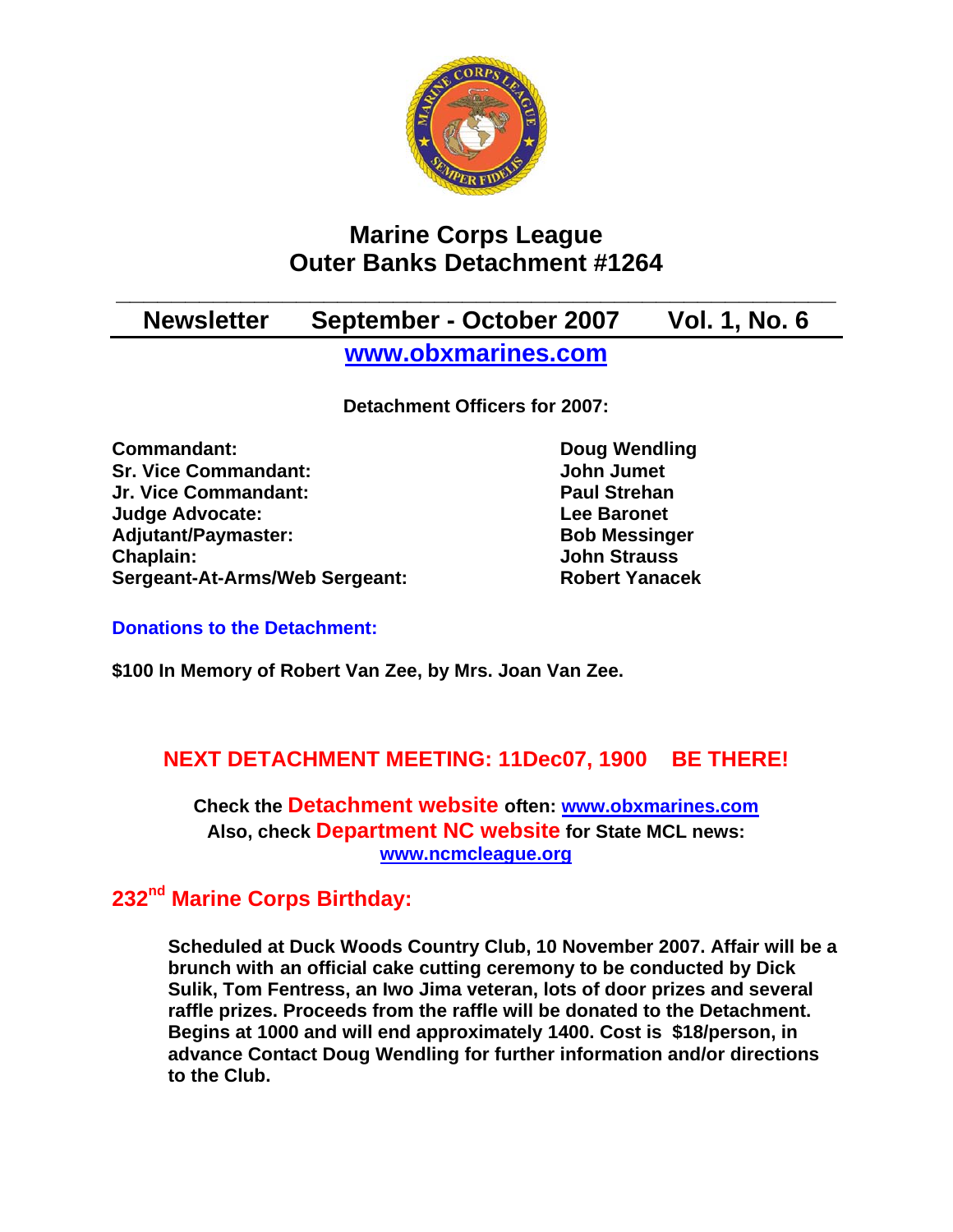## **What's Been Going On?**

**Marine Corps League, Outer Banks Detachment #1264 received National MCL recognition in the form of a certificate and flag streamer at the National Convention in Albuquerque, NM on 10Aug07.** 

**Retired Master Sergeant Marty Smith, a volunteer Docent at the National Museum of the Marine Corps, was guest speaker at our regular membership meeting 9Oct07. He provided a great overview of developments occurring at the Museum and encouraged Detachment members to plan a visit. The Detachment awarded MSgt Smith with a Certificate of Appreciation for seeking us out on his visit to the Outer Banks.** 

**There is a need for a Public Information Officer, PIO, and the Detachment is looking for someone willing to serve in this critical role. Candidates for Detachment leadership positions will be announced and election of 2008 Detachment Officers will take place at the December meeting. Installation of those Officers will occur at the January 2008 meeting.** 

**On 11 September 2007 a number of members of the Outer Banks Detachment and over 50 citizens of the Currituck Outer Banks/Corolla gathered on the wooden bridge on Hunt Club Drive, The Currituck Club to remember the cowardly attack which took place on America six years ago.** 

 **Detachment Membership, end October: 31**

**POOLEE – An unofficial rank assigned by Marine recruiters to newly enlisted recruits in the delayed entry program and awaiting departure to recruit training.** 

**Detachment Programs/Actions/Events - These items are either in discussion among our members, staged for implementation or underway:** 

**Recruiting Campaign – Recruiting materials available to all members. They are available on our website or from any Detachment Officer. Associate Members WELCOME! Make it an objective to recruit one new member before the next Newsletter is published!** 

**Marines Helping Marines –** 

**Volunteer Drivers: to provide transportation of fellow veterans to meetings, Detachment events, VA Hospital, airport, etc. Is your name on the Volunteer List??? If not, contact us today…** 

**Notary Public Service: Provided at NO COST to members needing Notary services. Contact Robert Yanacek, Detachment Sergeant-at-Arms/Web Sergeant.** 

**Community Service – Share your ideas, Volunteer to ramrod one of these projects for the Detachment, Lend a hand… Contact one of your Detachment Officers directly and/or bring your ideas to the next Detachment Meeting:** 

**Veterans History Project [Library of Congress]**

**BSA Eagle Scout Program**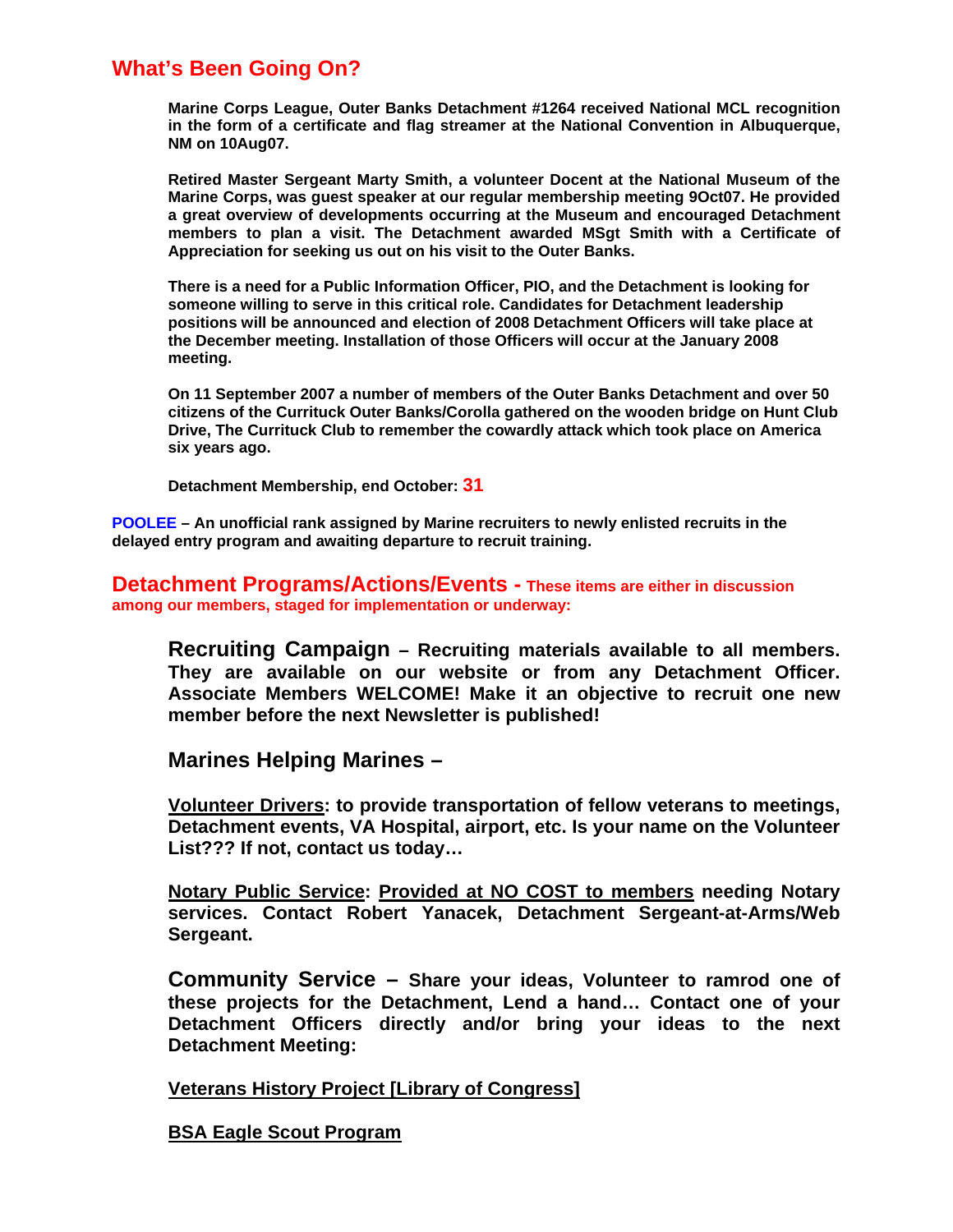**232nd Marine Corps Birthday – This year's celebration will again be held at the Duck Woods Country Club. It will start/end a bit earlier than usual to allow for more family time after the birthday event. Mark your calendar: Saturday, 10Nov07 and plan to attend. Details and invitations out in September…** 

#### **Member News:**

**Junior Vice Commandant, Paul Strehan, has had serious medical issues and the Detachment is asked to keep Paul and his family in it's prayers. [Last news from Paul is that he his at home, recovering nicely…has good days/bad days, and would like to get back to work soon.]** 

**Chaplain, John Strauss married a high school friend on 14Oct07. His new wife, Betty of Mayerstown, PA and the Chaplain met in Bethel High School in Bethel, PA in 1945. Though they never dated back then, in fact each married and lost their spouses, in the interim, they rekindled their relationship roughly a year and a half ago. We congratulate Chaplain Strauss and look forward to welcoming Betty as an Associate Member.** 

#### **Late Breaking News:**

**The Detachment was devastated to hear that Member, Tom Fentress, passed away suddenly on Sunday, 11November07. Tom, a Sergeant of Marines and Purple Heart veteran of Iwo Jima, had been our Guest Speaker for our 232nd Marine Corps Birthday celebration, the day prior. We are so happy that we had the opportunity to chat with Tom and his lovely wife, Ann, for a brief time on 10Nov07. Please keep Tom's family in your hearts and prayers and know that Tom is busy pulling guard duty for the Supreme Commandant in Detachment Everlasting.** 

#### **NEXT GENERAL MEMBERSHIP MEETING:**

## **11Dec07, 1900, Thomas A. Baum Center**

#### **Detachment Officer nominations and elections will take place. Be there to give your inputs and cast your vote.**

**Be advised that the Commandant has elected to change the format of the monthly meetings to allow for more member exchange/socializing. It's felt that since we are now nearly a year old, the full MCL ritual, which has been taking up the lion's share of our meetings can be modified to make the meetings less formal/more fun and informative for our members. We've got a wide variety of experiences and expertise in our membership and it's important that we get to know one another better. The full MCL ritual will be utilized for special occasions such as Officer Installation, Funeral services, etc., and as requested by the Commandant. We hope Detachment members view these changes positively and will result in increased recruiting and feeling of Brotherhood by all.** 

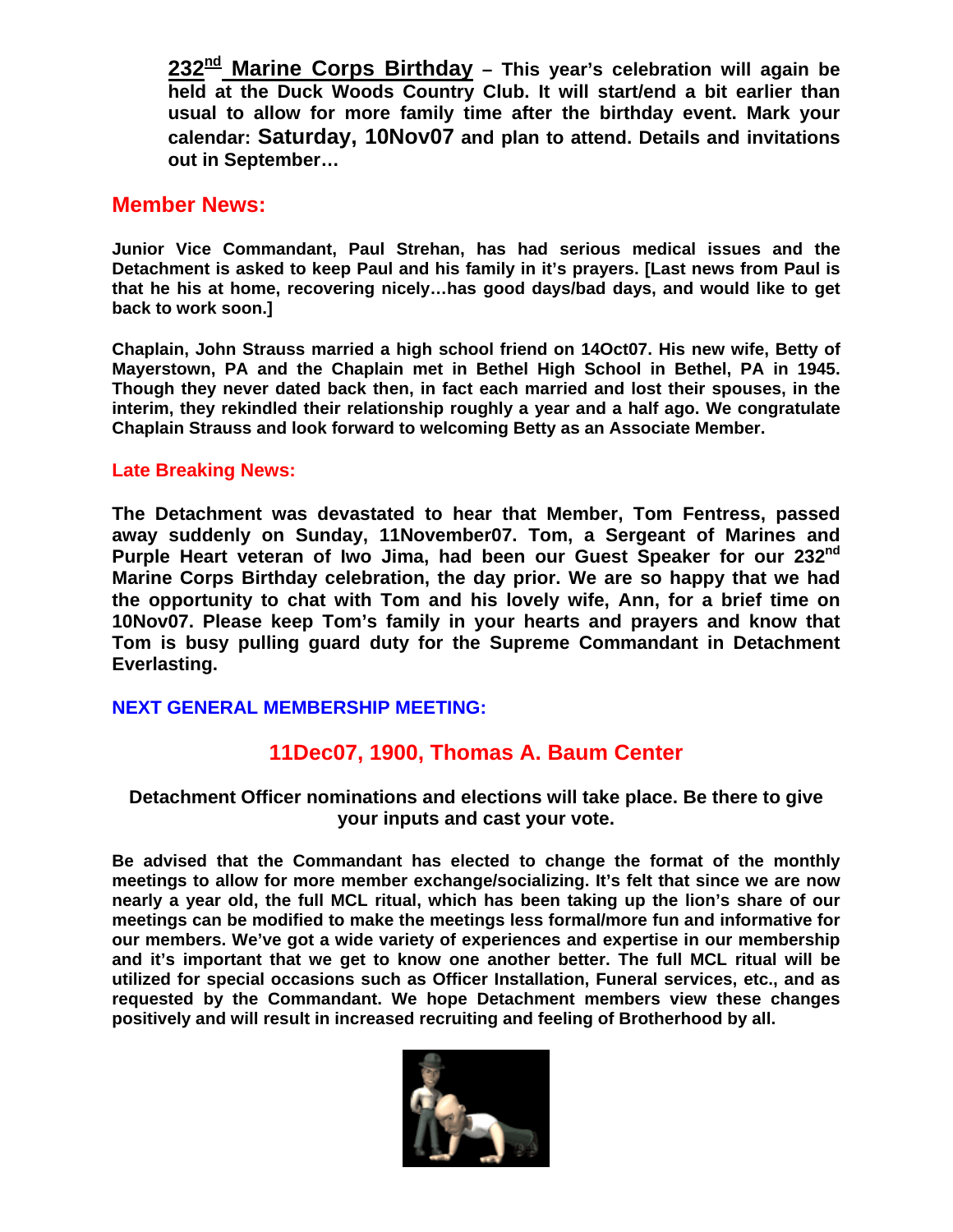

 **YOU WANT TO JOIN** *MY* **BELOVED CORPS?** 



**SO YOU WANT TO JOIN** *MY* **BELOVED CORPS? To be part of a brotherhood of warriors, a unique breed of men and women; the most magnificent fighting men in the world? A United States Marine? Men and women who have served and gone before you added to the honor, glory, and traditions of the Corps.** 

**SO YOU WANT TO JOIN** *MY* **BELOVED CORPS? You will find yourself on a huge parade field, and the DI will call you the most miserable bunch of feather merchants he (or she) has ever seen in all their years in the Corps. And as he bellows out, "***THIS* **is your left;** *THIS* **is your right," you'll see a senior platoon march by, and you will ask yourself, "Will be ever look like them?"** 

**SO YOU WANT TO JOIN** *MY* **BELOVED CORPS? I have met and served with Marines who fought on Wake Island, Bataan, Guadalcanal, Saipan, Tarawa, Okinawa, and Iwo Jima. I met a German veteran of WWI. When he learned that I had served as a Marine, he said, "I can still remember the time we fought you Marines. It was fearsome. The Marines were ordered to disengage and pull back and as they withdrew, a Marine of German descent called out, 'We will be back tomorrow.' And they came back the next day; they came and they came and they came, those devil dogs."** 

**SO YOU WANT TO JOIN** *MY* **BELOVED CORPS? I've stood beside a living legend on the frozen hills of Chosin as "Taps" sounded over our fallen brothers. My heart was heavy in the cold air. My best friend is still there. We went through boot camp together and maneuvered and went to Coronado Island. My best friend arrived in Korea a half-day before me. That is why I was not at his side. He went to Hagaru, and I stayed at Koto-Ri. And as "Taps" sounded, tears streamed down my face. I looked over my left shoulder and saw tears streaming down General Puller's face. Our brothers will never be forgotten by those of us who survived.** 

**SO YOU WANT TO JOIN** *MY* **BELOVED CORPS? A day will come when you will find yourself marching on a huge parade field. Yours is the senior platoon passing others. The Marine band will play "The Marines Hymn" and your chest will swell with pride. Your platoon will march in perfect unison, and out of the corner of your eye you will see a new platoon, and you'll hear the DI bellow, "***THIS* **is your left, and** *THIS* **is your right."**

**SO YOU WANT TO JOIN** *MY* **BELOVED CORPS? Then step up to the cauldron and pour into it your blood, your sweat, and your tears. Then mix it with those who have gone before you.** *THEN* **might you rate the title of "United States Marine."** 

**Pete Moraza, Jr. Marine Corps Mustang Association**